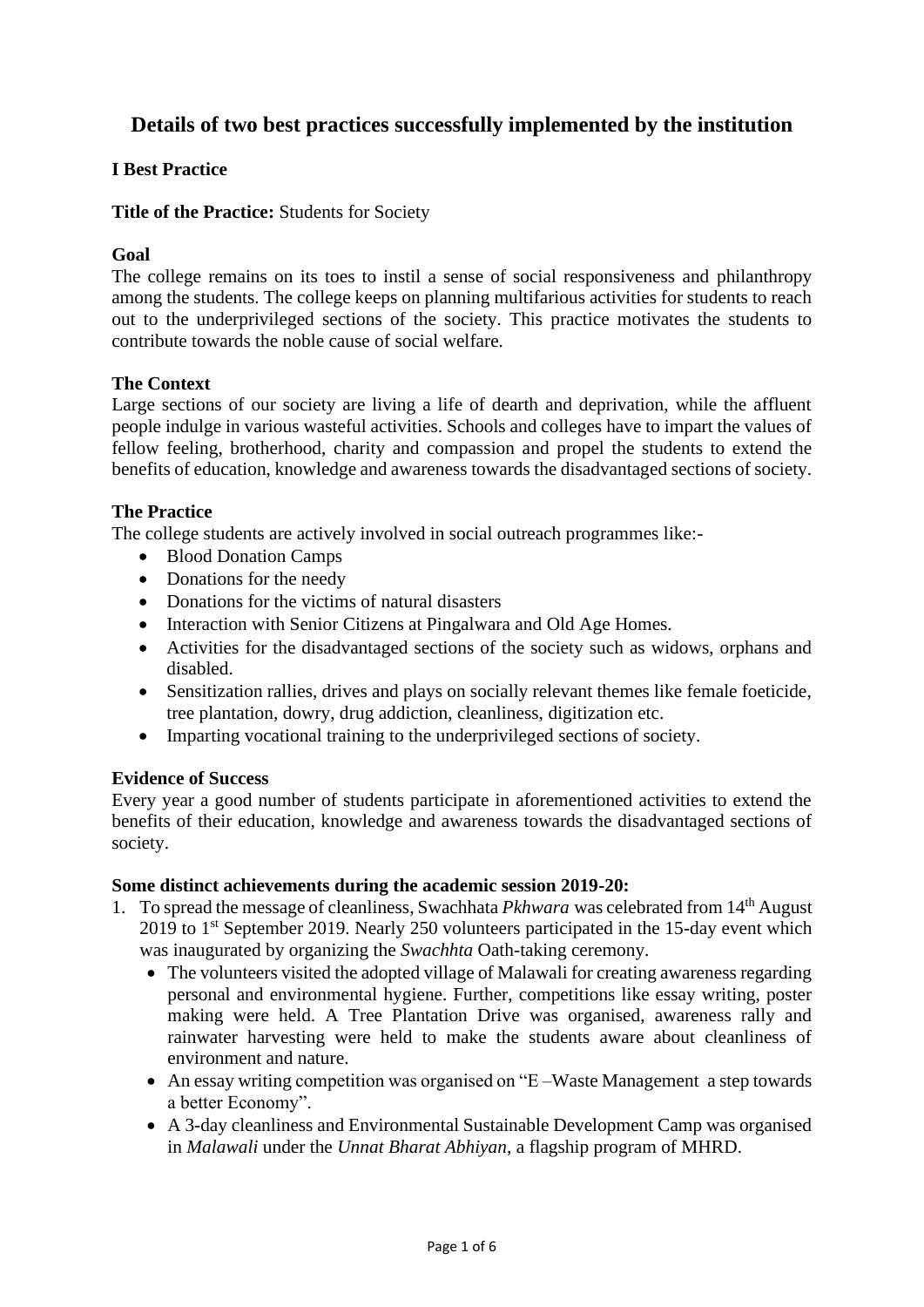- Volunteers attended a DBT-sponsored workshop on vermicomposting and manure making, organized by Dr. Adarsh Pal Vig, Head, Department of Botanical and Environmental Sciences, Guru Nanak Dev University. A series of lectures on selfhygiene, and menstrual hygiene were given to the inmates of the village and the students of primary and secondary school of *Malawali*.
- A visit was organised at CIPET centre institute of plastic and engineering technology department of chemical and petrochemical ministry of chemicals and fertilizers, Government of India where the volunteers were taught about wealth from waste and how well the plastic can be recycled.
- A seminar on traffic awareness was held on  $27<sup>th</sup>$  August, 2019 in the college premises which was presided over by delegates from the traffic department of the city namely, ASI S. Arwinder Pal Singh (I/C of traffic education cell), Inspector Paramjeet Singh (I/C *Saanjh Kendra* ) and Mr. Satwal Singh. Students were made aware of the benefits of wearing helmets and following traffic rules.
- A Poster making competition was organized in college in which the volunteers made the posters on the theme "Innovative ways for spreading the message of Hygiene".
- A lecture was organized to create awareness about rain water harvesting.
- The NSS and NCC units of the college also organized a tree plantation drive as a part of *Swacchta Pakhwada* Scheme to convey the significance of preservation of environment.
- The volunteers interacted with class 4 employees on the twin bin system.
- 2. The NSS Unit of the college observed a Vigilance Awareness Week in compliance with CVC guidelines, from  $26<sup>th</sup>$  October, 2019 to 31<sup>st</sup> October, 2019 to spread awareness against corruption amongst the general public.
- 3. The NSS Unit of the college organized an awareness rally in 20 nearby villages of Amritsar to create awareness among the farmers about the ill-effects of stubble burning.
- 4. To inculcate a spirit of community service among the volunteers, a special 7-Day NSS camp was organised wherein the students visited IVE (Initiative for Viable Education) School and Guru Ramdas Kusht Ashram and service among the volunteers. The volunteers distributed soaps, clothes, food items to the 130 families living in Kusht Ashram. A dance workshop and a quiz competition were organized at the IVE School. Nearly 120 notebooks made by the Kora Kagaaz club of the college were also distributed there.
	- Further, they visited Government Middle School and Government Elementary School, *Malawali,* Amritsar and acquainted the students with certain designing and painting techniques and taught some useful topics of Chemistry and Physics.
	- Christmas was also celebrated with them and 150 students were given note-books, pens and eatables. 12 trees namely *molsari, srimol, swanjana and amaltass* were planted in the village in collaboration with *Nanhi Chaan.*
- 5. In order to sensitise the volunteers to the problems of senior citizens and finding ways and means to solve them, the NSS Units of the college visited Guru Ram Das Old Age Home to have an interaction with the elderly inmates.
- 6. The college organised a two-day visit to its five adopted villages namely Malawali, Tabowali, Mirakot Kalan, Mirakot Khurd and Gumtala Suburban under the scheme of Unnat Bharat Abhiyan launched by MHRD (Ministry of Human Resource Development). The students of elementary schools of Malawali and Mirakot kalan were made aware about environmental conservation and personal hygiene. Various items such as blackboards, chalks, toiletries, mats, stationery, story books, novels, dustbins, menstrual kits, and eatables were distributed among the students.
- 7. The NSS unit of the college organised various activities under the Buddy Programme Scheme launched by the Government of Punjab to spread awareness about the harmful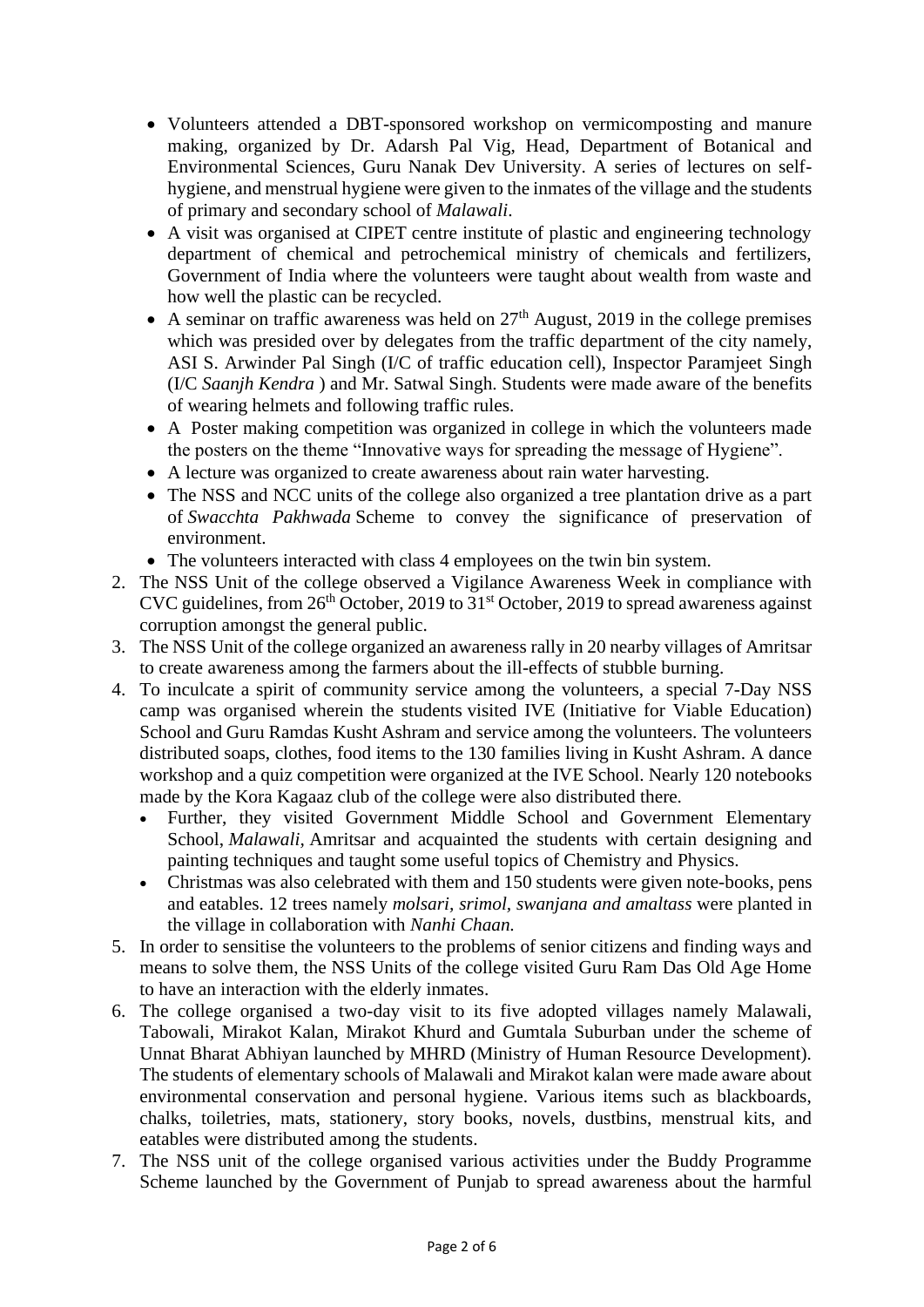effects of drugs and make Punjab a drug free state in *Guru Ramdass Khusht Ashram* and at the secondary school of one of the adopted villages of the college, Malawali.

- 8. The college organized a two-week long 'Female Tourist Guide'- Training Programme, in collaboration with the Department of Women and Child Development, Punjab, for 300 girls under the *Beti Bachao Beti Padhao* Scheme to impart training to girls who wish to make a career in the tourism industry.
- 9. To combat the pandemic, NSS volunteers of the college organized a series of events to spread awareness about the COVID-19 pandemic via online mode during the whole month of May, 2020. A video giving tips on mask preparation was also uploaded by the volunteers to counter the pandemic.

## **Problems Encountered**

The college students are forever geared for social outreach and philanthropic activities. While performing these activities, their classes are missed. However, by attending extra classes/remedial classes, they make good their loss. Further, in the wake of COVID-19, students have struggled to balance between serving the society and taking a personal risk. Also, the indispensable lockdown stifled their benignant spirit.

## **II Best Practice**

**Title of the Practice:** Imparting leadership skills to students.

## **Goal**

The College is committed to impart the values of responsibility, initiative and decision-making to its students. This practice inculcates leadership skills, such as commitment, dedication, accountability, honesty, vision and creativity in the students.

## **The Context**

There is cut-throat competition in the current world and to survive students need to develop global competencies to meet the demands of the changing scenario successfully. Schools and colleges have to inculcate leadership skills in students so that they are able to move in sync with the changing world.

## **The Practice**

The college has various committees, clubs and societies to develop leadership skills among the students. All the student bodies aim at grooming the future leaders of the country.

**Student Council:** The institution has a very vibrant Student Council functioning as a pyramid like structure with the Head girl on the top, followed by 9 joint head girls and 3 assistant head girls from different streams. The members of the student council are the elected class representatives who have, in turn, been chosen by the section representatives who are also on the body of the student council. Other members include merit holders and in charges of various clubs and societies. It is ensured that all the members of the student council are role-models. The major activities of the student council are:

- To organize functions like Talent Hunt and Farewell party for outgoing classes
- To conduct the assembly, maintain discipline and cleanliness in the institution
- To bring the grievances of the students to the notice of the authorities and give healthy suggestions for betterment of student community.
- During COVID-19 Lockdown, students took initiative to make the transition from offline to online mode of teaching smooth.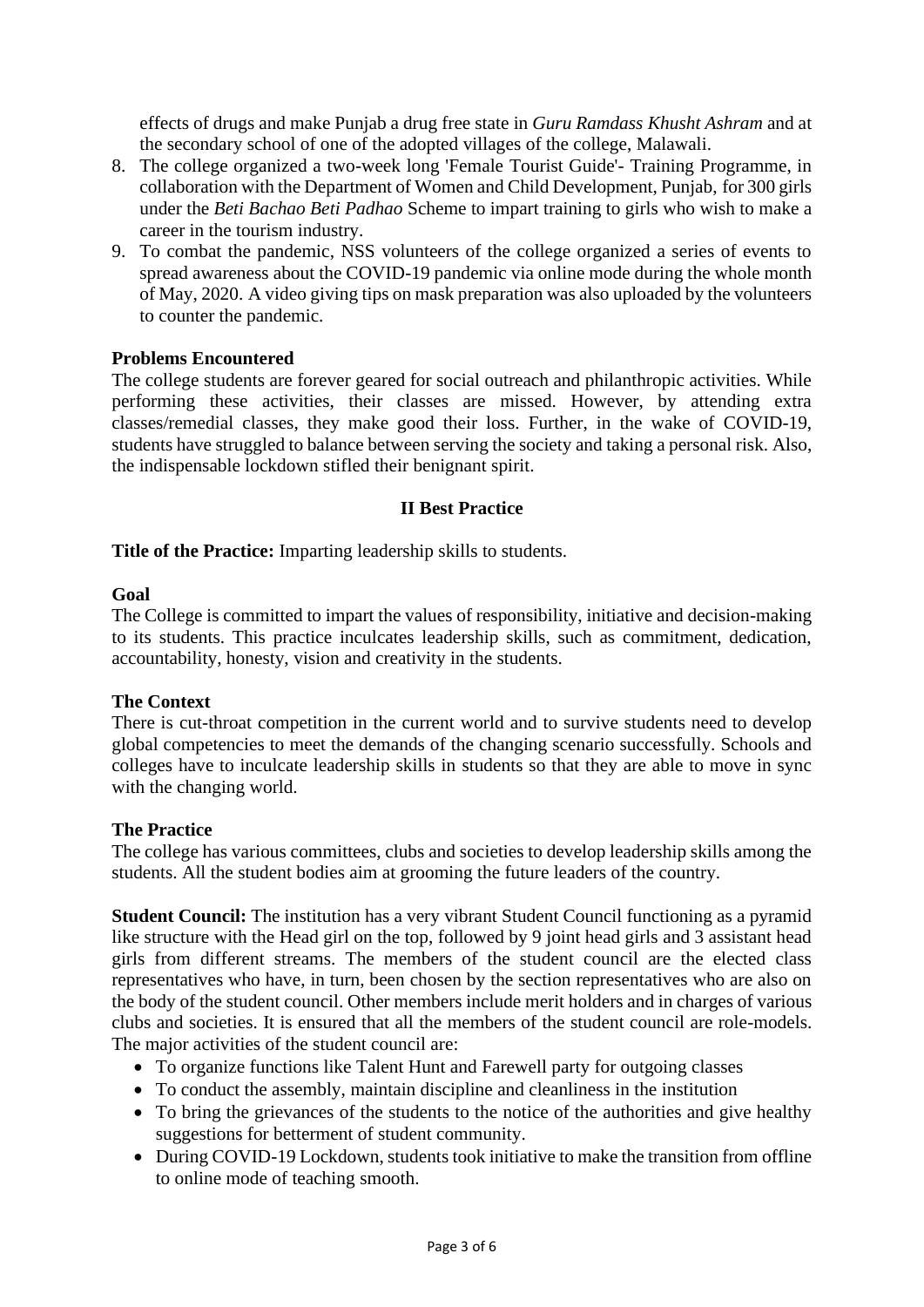**Scholars Club:** The scholars club comprises merit holders who have won top slots in the university examinations. The teachers of various faculties interact with the members of the club at regular intervals. The members of the Scholars Club update the faculty regarding their academic progress, highlighting the problem areas where any kind of help from the institution is required.

**Editorial Board:** Every section of the college magazine has a Student Editor who helps source articles from the students and also assists in editing the college magazine *Shachi*. They write editorials on the crucial issues of life. These assignments enhance their creative skills.

**Library Committee:** The library committee has a number of student volunteers who help the readers access books and ensure security and discipline in the library. The volunteers are always willing to lend a helping hand to the differently-abled. These tasks inculcate leadership qualities and instil a sense of responsibility in them.

**Hostel Committee:** The hostel committee has a number of student representatives who take decisions regarding the functions to be organized, maintenance of discipline and cleanliness in the hostel. The student representatives are also involved in planning the menu of the Hostel Mess. They work in close cooperation with the wardens of the college hostel. By the time they leave hostel, they are seasoned leaders.

**Discipline Committee:** This is a student force that is always on its toes helping in the routine functioning of the college by maintaining discipline on the college campus during their free periods. The committee is comprised of a president, vice president, a secretary and a joint secretary. The committee members contribute to maintenance of discipline in all the important functions and activities of different departments of the college. While discharging their discipline duty, they acquire those special leadership skills required for running big institutions.

**Mess and Canteen Committee:** Members ensure that healthy food cooked in hygienic conditions is served to the students at reasonable prices.

- Members review the rates annually.
- Wide varieties of foods are served keeping in mind the nutrition value. For example, there is a fresh juice corner and a milk booth on the campus.
- Students are deputed in and around the canteen area to ensure fair price and hygiene.

## **Evidence of Success**

Every year a good number of students act as in charges of various committees, clubs and societies and carry out various activities and develop various leadership skills, such as, commitment, dedication, accountability, honesty, vision and creativity.

During the academic session 2019-20, members of Student Council assisted in organizing functions like *Nav Bahaar* Fresher's Fiesta 2019, 50<sup>th</sup> Annual Awards Day etc. Student Editors of the college magazine Shachi helped source articles from the students and also assisted in editing during the academic session 2019-20. Members of the Library Committee helped the readers access books even during the difficult time of COVID-19. Members of the Scholars Club held meetings with the teachers in charge and updated the faculty regarding their academic progress, highlighting the problem areas where any kind of help from the institution is required and continued to do so virtually during the COVID-19 lockdown. Members of the Hostel Committee helped in the maintenance of discipline & cleanliness in the hostel and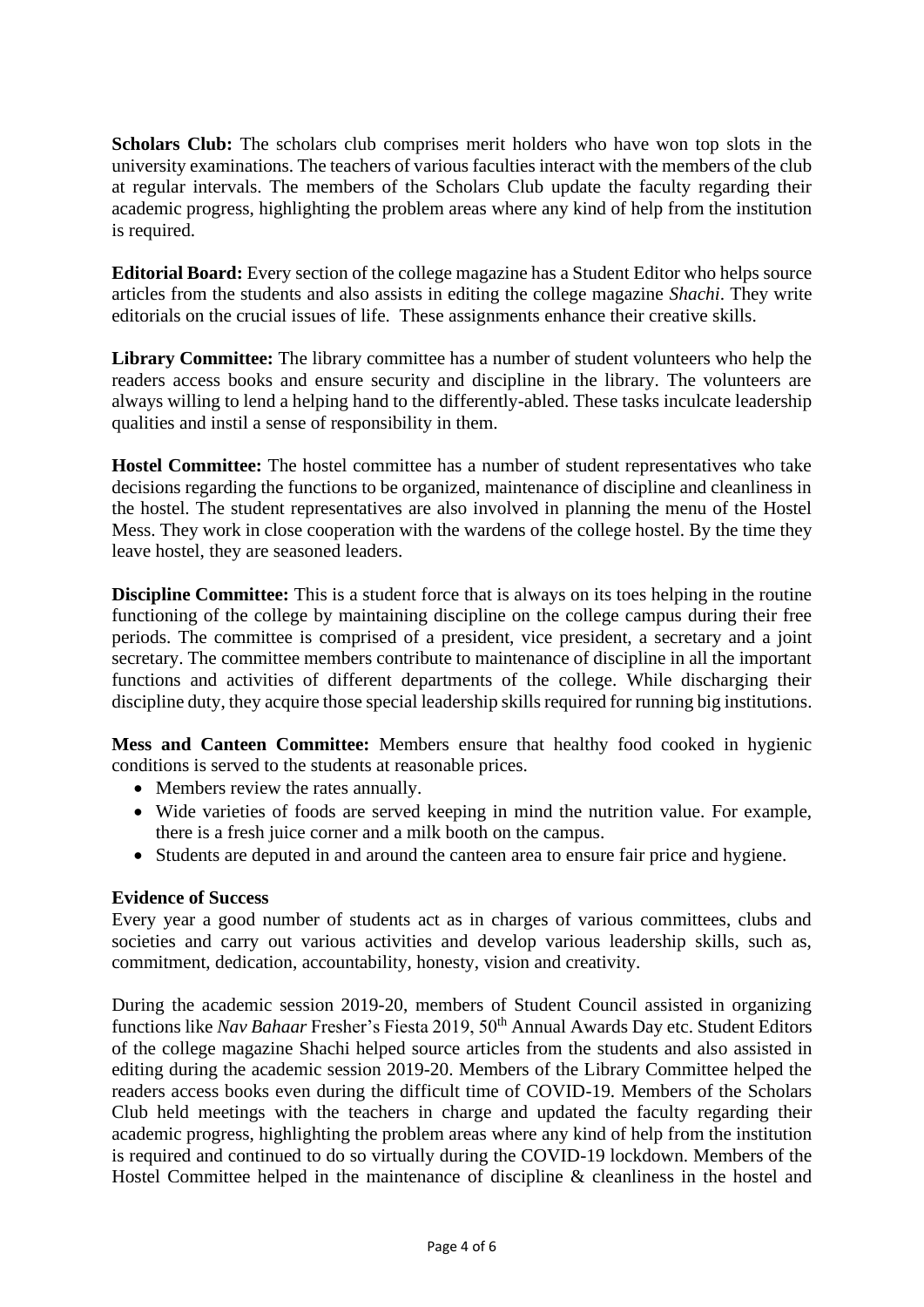facilitated easy evacuation of the hostels during COVID-19 Emergency. Members of mess and canteen committee made a huge contribution in maintaining the quality of food and rates.

During the academic session 2019-20, the students developed and exhibited the qualities of commitment, integrity, dedication, accountability and decision.

## **Some distinct achievements during the academic session 2019-20**

Exhibiting leadership skills of responsibility, initiative, decision-making, vision and creativity:

- Muskan Marwaha, B.Com. Sem-V, Mannat Mahajan, BBA Sem-V, Nishtha Takiar, M.Com Sem-I, Vanshika Sareen, B.Com. Sem-V, Simran Mahajan, B.Com. Sem-V, Deeksha, B.A. Sem-III, Khwaish, B.A. Sem-I, Mehak Sharma, M.A. Sem-I, Arshdeep, M.Com. Sem-I, Navjot, M.Com. Sem-I, Harleen Kaur, B.A. Sem-V, Anshita, BBA Sem-I organized a 7 Day Camp in the adopted villages Malawali and Tabowali
- Geetanjali, BA Sem-V acted as President of Dance Club.
- Rupam, BA Sem-V acted as President of Music Vocal Club.
- Avleen, BA Sem-V acted as President of Music Instrumental Club.
- Varinda khanna , P.G.D.C.A. acted as President of Theatre Club.
- Vanshika Sharma, B.D. (Multimedia) acted as Joint Secretary of Theatre Club
- Mehak Sharma, M.A. Eng Sem-I acted as President of Youth Welfare.
- Vanshika Sareen, B.Com. Sem-V acted as Joint Secretary of Discipline Committee
- Nishtha, M. Com Sem-I, Arshdeep Kaur, M. Com Sem-I, Navjot Kaur, M. Com Sem-I and Muskan Marwaha, B.Com, Sem-V assisted in Theater Items in Youth Festival.
- Lakshmi, BA Sem-V, acted as President of NCC Army Wing
- Jasmine, M.M. Sem-I, acted as Vice President of NCC Army Wing.
- Cadet SGT Parul acted as President of NCC Air Wing
- Cadet SGT Jyoti acted as Vice President of NCC Air Wing
- Akshita, BA sem-V acted as President of Red Cross.
- Muskan Marwaha, B.Com. Sem-V acted as President of the NSS, Member NSS Core Committee and Member of Organizing Committee of NSS.
- Nishtha, M.Com. Sem-I, Muskan Marwaha, B.Com. Sem-V, Mannat Mahajan, BBA Sem-V and Vanshika Sareen, B.Com. Sem-V acted as President, Vice-President, Secretary and Joint Secretary of the Discipline Committee respectively.
- Harleen, B.A. Sem-V, Ramneek , B.Sc. Sem-V, Isha Thakur , B.Voc. Sem-V, Muskan Mittal , BBA Sem-V, Naviya Khanna , B.Com. Sem-V and Geetanjali Kapoor , B.A. Sem-V acted Assistant Head Girls.
- Kiranbir, MA Sem-III, Jyotsna Babbar, M.A. JMC Sem-III, Tania, BA Sem-V, Mansi Chawla, BA Sem-V, Anshita, BA Sem-V, Riya, BBA Sem-V, Muskan Mittal, BBA Sem-V, Shazia, BA Sem-V, Nandini, B.Sc. Medical Sem-V, Jyotsna Verma, M.Sc. Computer Science Sem-III, Ashma, BFA Sem-V and Gurpreet, B.D. Sem-VIII acted as Student Editors of the college Magazine.

During 2019-20, the following student of Multimedia performed leadership roles:

- Sai Divya Parmar of B.Des. Multimedia Sem-IV acts as an MD at Cosmo Consultants.
- Ashima of B.Des Multimedia Sem-VI works at Digikaps as Graphic Designer
- Nainaa Mehra of B.Des Multimedia Sem-VIII works at KBC as International Speaking trainer
- Kriti Dutt of B.Des Multimedia Sem-VIII works at KBC as International Graphic Designer